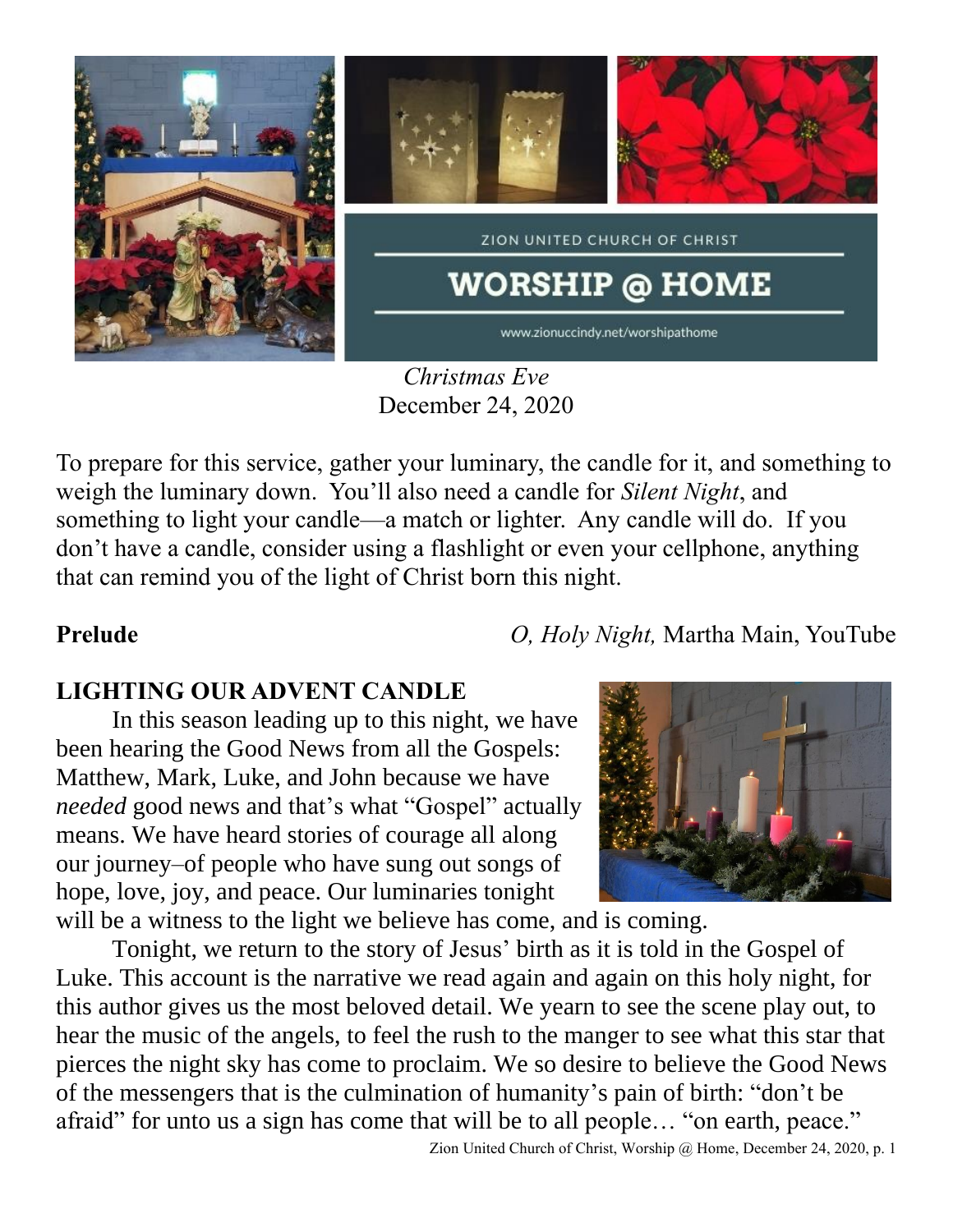**Advent Prayer** - Holy One, we thank you for the glimpse of heaven on earth in the faces and the light of those around us. Even in the midst of fear, of challenge, of struggle–even when our view is obscured by clouds of doubt, you have ignited the flame of hope, love, joy, and peace within us. Let us glow with its brilliance from the inside out. Amen.



We believe in the presence of Emmanuel–God with us. This is the night we celebrate that the Holy came in human form to be light in our lives…to speak to us, touch us, comfort us, and call us. Tonight we light the Christ candle, reminding us that the Light of the World is among us.

*For those following along with our @ Home Advent Wreaths, find the white candle with the stars on it and place it in the middle slot of your wreath. A little piece of tape on the back will help your candle shine tall. You're wreath is now complete.*

# **PREPARING OUR LUMINARIES**

*Prayerfully, open the bag, turn on the candlelight, and find something that will keep your luminary standing firm and strong. This is our luminary prayer:*

Light of the World, shine upon us this night. Shine in our lives, that we may shine with your love. Shine in our world, that your light may overcome all darkness and fear. Shine through our worship, that our souls may be strengthened by the power of your light and



love. May this luminary be a reminder to us, our neighbors, and the world that on this holiest of nights, the Light of the World shines bright among us. In the name of love and light, we pray. Amen.~

*And now, find a spot outside your home to place your luminary. We would love for you to take a picture of your luminary and send it to Pastor Sarah so she can share it with the rest of the congregation. On this night, we hope that everyone in our church family will let their light shine brightly.*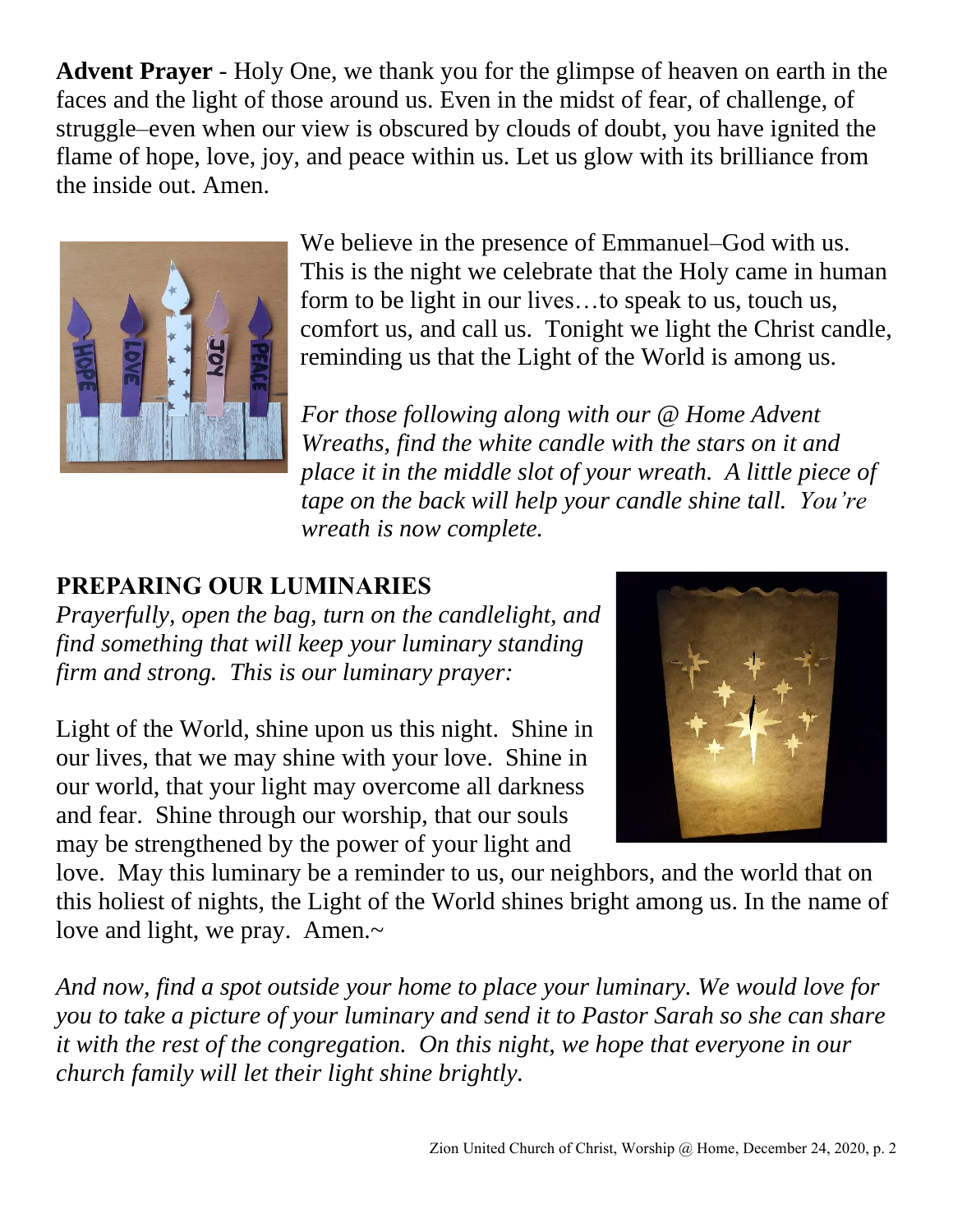# **WE HEAR GOD'S WORD Isaiah Reading—***Isaiah 52:7-10 (CEB)*

How beautiful upon the mountains are the feet of a messenger who proclaims peace, who brings good news, who proclaims salvation, who says to Zion, "Your God rules!"

Listen! Your lookouts lift their voice; they sing out together! Right before their eyes they see the Lord returning to Zion.

Break into song together, you ruins of Jerusalem!

The Lord has comforted his people and has redeemed Jerusalem.

The Lord has bared his holy arm in view of all the nations;

 all the ends of the earth have seen our God's victory.

# **Gospel Reading and Carols—***Luke 2:1-20 (CEB)*

In those days Caesar Augustus declared that everyone throughout the empire should be enrolled in the tax lists. This first enrollment occurred when Quirinius governed Syria. Everyone went to their own cities to be enrolled. Since Joseph belonged to David's house and family line, he went up from the city of Nazareth in Galilee to David's city, called Bethlehem, in Judea. He went to be enrolled together with Mary, who was promised to him in marriage and who was pregnant.

## *"O Little Town of Bethlehem" v. 1*

O little town of Bethlehem, how still we see thee lie Above thy deep and dreamless sleep the silent stars go by Yet in thy dark streets shineth, the everlasting light The hopes and fears of all the years are met in thee tonight.

While they were there, the time came for Mary to have her baby. She gave birth to her firstborn child, a son, wrapped him snugly, and laid him in a manger, because there was no place for them in the guestroom.

## *"Away in a Manger" All Verses*

*Away in a manger, no crib for a bed, the little Lord Jesus laid down his sweet head; The stars in the sky looked down where he lay, The little Lord Jesus asleep on the hay.*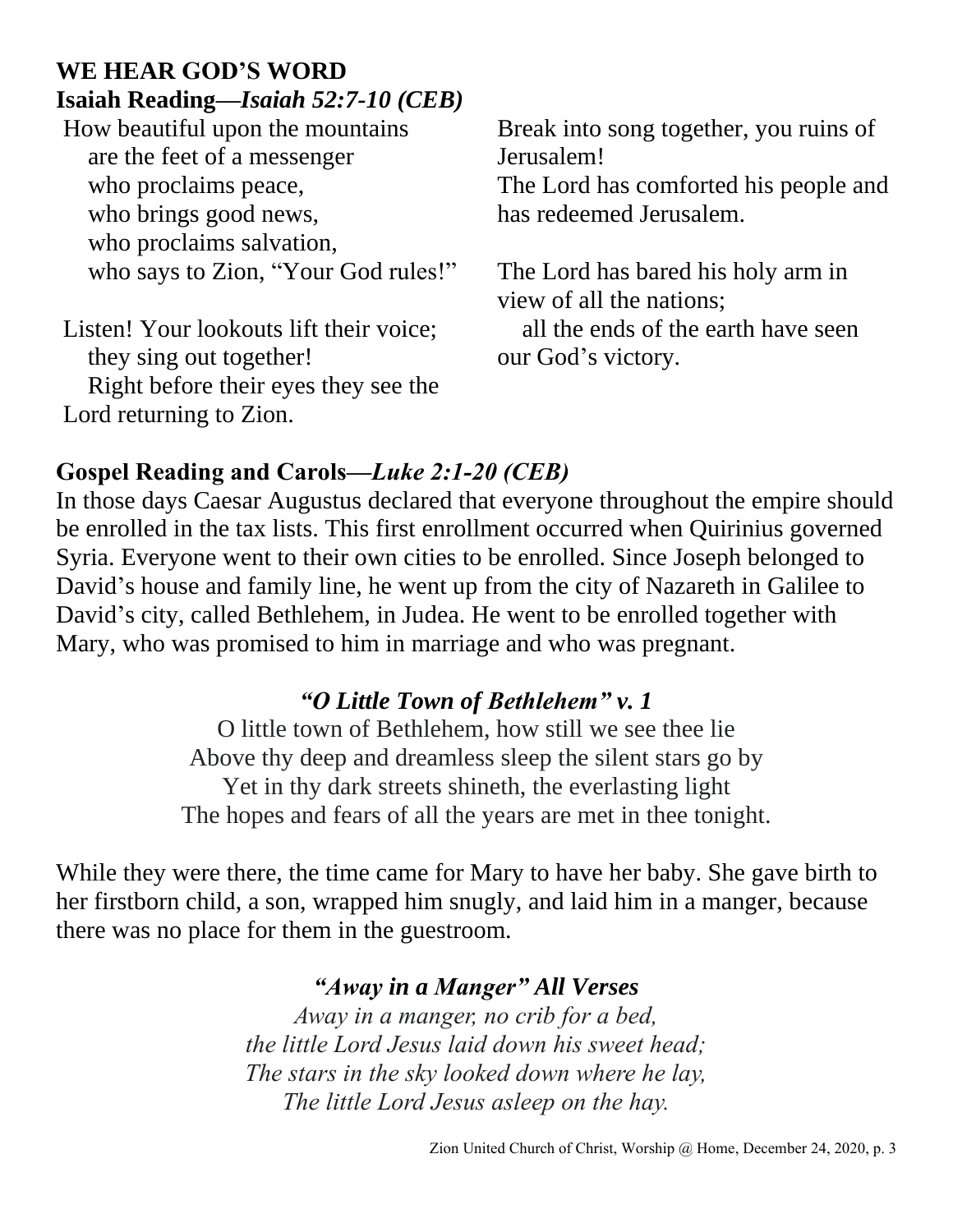*The cattle are lowing, the Baby awakes, But little Lord Jesus, no crying he makes. I love thee, Lord Jesus, and look down from the sky And stay by my side until morning is night.*

*Be near me, Lord Jesus; I ask thee to stay Close by me forever and love me, I pray. Bless all the dear children in thy tender care, And fit us for heaven, to live with thee there.*

Nearby shepherds were living in the fields, guarding their sheep at night. The Lord's angel stood before them, the Lord's glory shone around them, and they were terrified.

The angel said, "Don't be afraid! Look! I bring good news to you wonderful, joyous news for all people. Your savior is born today in David's city. He is Christ the Lord. This is a sign for you: you will find a newborn baby wrapped snugly and lying in a manger." Suddenly a great assembly of the heavenly forces was with the angel praising God. They said, "Glory to God in heaven, and on earth peace among those whom he favors."

### *"Hark the Herald Angels Sing" v. 1*

*Hark! The herald angels sing, "Glory to the newborn King: Peace on earth, and mercy mild, God and sinners reconciled!" Joyful, all ye nations, rise, Join the triumph of the skies; With th'angelic host proclaim, "Christ is born in Bethlehem!" Hark! The herald angels sing, "Glory to the newborn King."*

When the angels returned to heaven, the shepherds said to each other, "Let's go right now to Bethlehem and see what's happened. Let's confirm what the Lord has revealed to us." They went quickly and found Mary and Joseph, and the baby lying in the manger. When they saw this, they reported what they had been told about this child. Everyone who heard it was amazed at what the shepherds told them.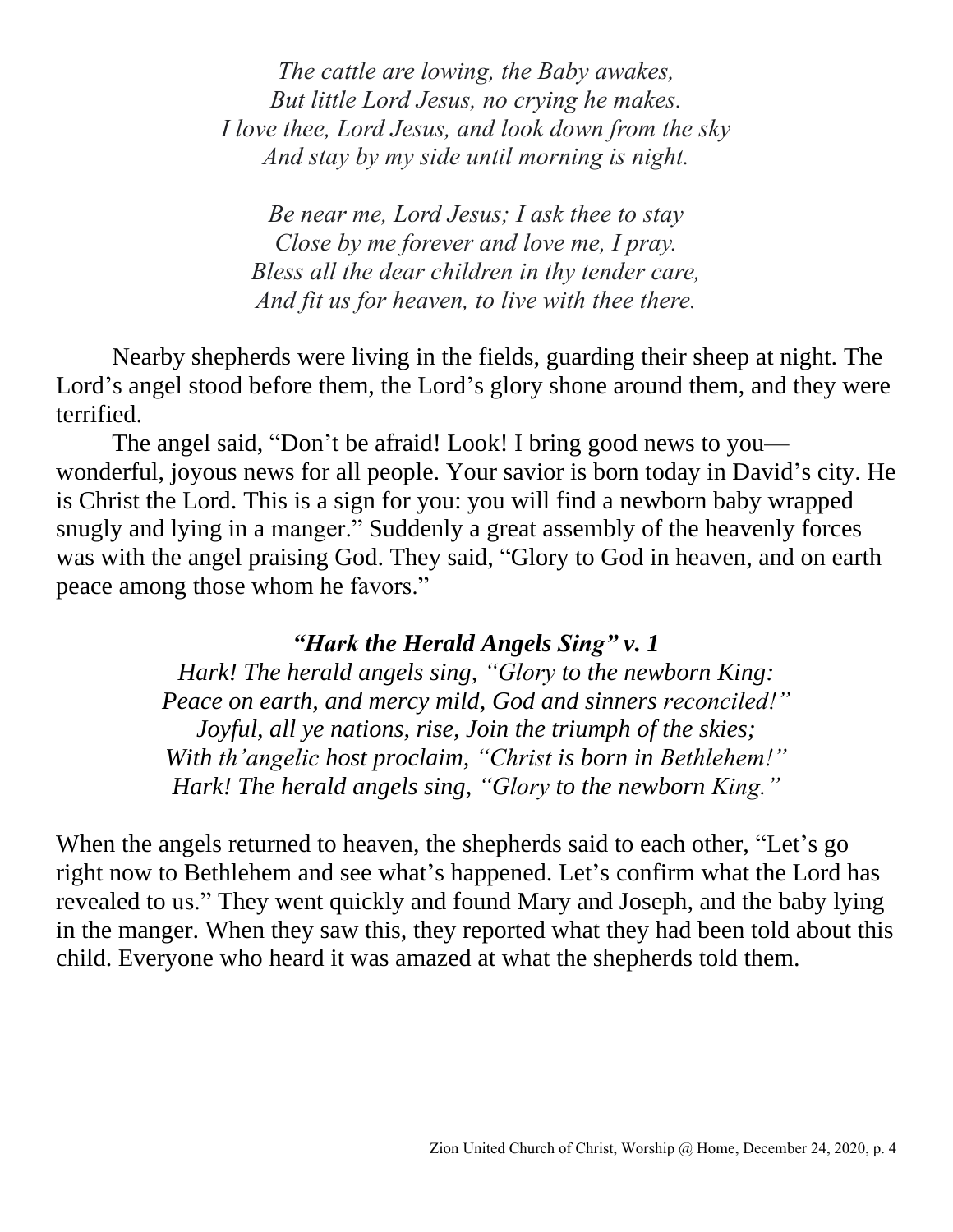### *"What Child is This?" v. 1*

*What child is this, who, laid to rest, on Mary's lap is sleeping? Whom angels greet with anthems sweet, while shepherds watch are keeping? This, this is Christ the King, whom shepherds guard and angels sing; Haste, haste to bring him laud, the babe, the son of Mary!*

Mary committed these things to memory and considered them carefully. The shepherds returned home, glorifying and praising God for all they had heard and seen. Everything happened just as they had been told.

### *"O Come, All Ye Faithful" v. 1*

*O come, all ye faithful, joyful and triumphant, O come ye, O come ye to Bethlehem; Come and behold him, born the King of angels; O come, let us adore him, O come, let us adore him, O come, let us adore him, Christ, the Lord*.

**MEDITATION** *Fill the Night with Music and Light*

### **WE RESPOND TO GOD'S WORD WITH OUR GIVING**

The Love of God is born new in the world as often as we embody that love in the works of compassion, peace and justice. Let us offer our gifts in a spirit of generosity and hope.+

**We Give Thanks** – With these gifts, dear God, accept the praise and thanksgiving of our hearts, which rejoice in your goodness and love. Let our gifts point to your presence in the world, and further your dream for the world through Jesus, Emmanuel, God-with-us. Amen.+

**Carol of Light** *Silent Night*, Zion Virtual Choir

We come to the classic moment of every Christmas Eve… the moment to light our candles and sing, "Silent Night." We have wondered this year how we could possibly recreate a sense of normalcy in this moment. We wondered how we could get through it with the joy we usually feel on this night, having lost so much this year.

No, it is not the same. And we know that because of the people we have lost, the jobs and security we have lost, that it will likely not ever be the same. Surely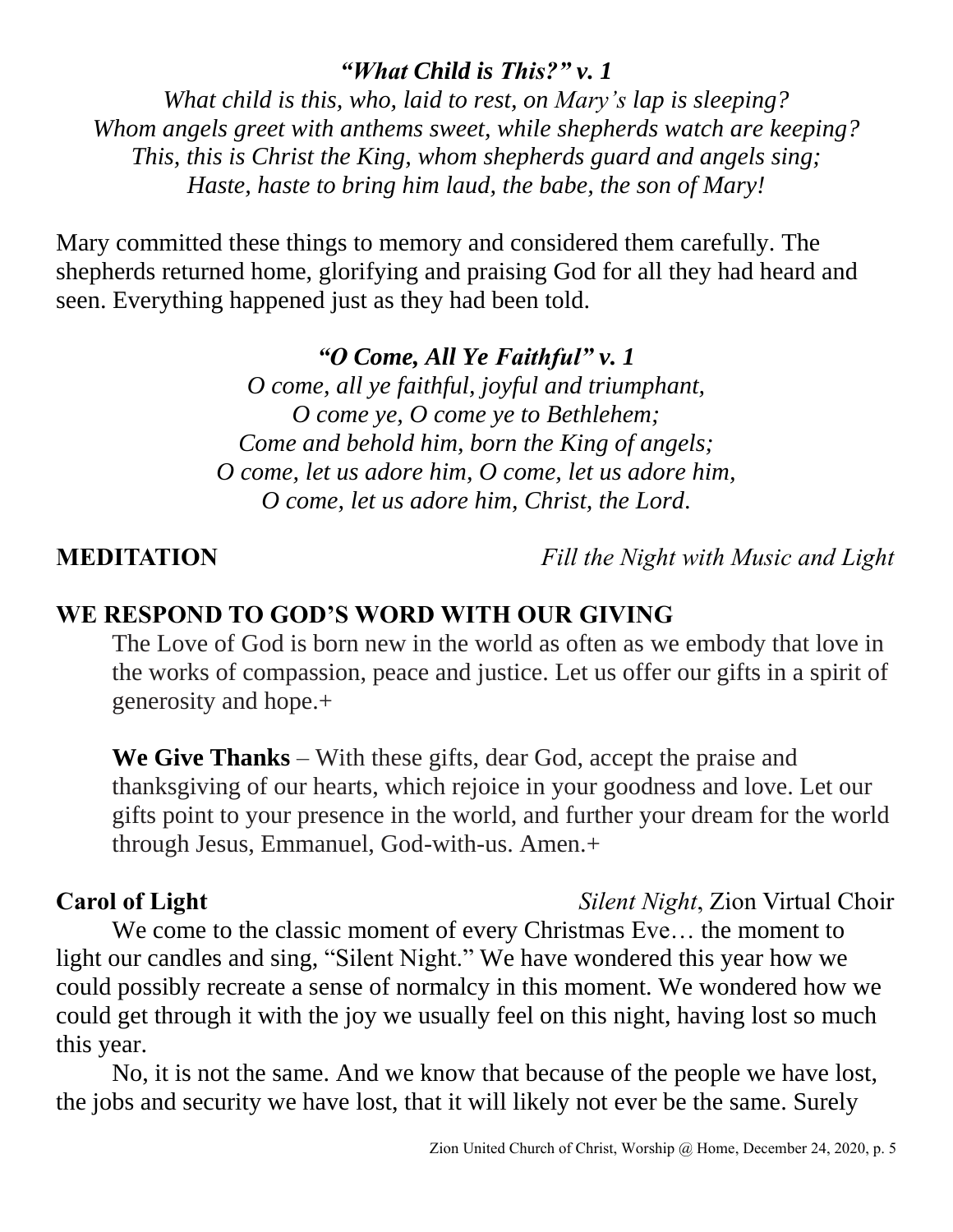every year, we will remember this moment when we thought perhaps light and song would elude us. But here we are. We will light our lights and we will have our song. Just like those soldiers in World War I sang across enemy lines. Everything stopped for a short while as the message that all is calm and bright prevailed above the violence and dark night of the world. We have been sorely divided on many things. We are devastated by our losses. We are tired and we are not so calm. But for this moment, this night, let us remember that we are not alone. And that we believe that the music and light of God's promises come again and again: hope for a better tomorrow, love that works for a more equitable world, joy that wells from a place deep within us, and peace that offers us the assurance we need.

*You're invited to light your candle and hold it high.*

## *Silent Night*

Silent night! Holy night! All is calm, all is bright 'Round yon virgin mother and child; holy infant so tender and mild, Sleep in heavenly peace, sleep in heavenly peace.

Silent night! Holy night! Shepherds quake at the sight, Glories stream from heaven afar, heavenly hosts sing alleluia; Christ, the Savior, is born! Christ, the Savior, is born!

Silent night! Holy night! Son of God, love's pure light, Radiant beams from thy holy face, with the dawn of redeeming grace, Jesus, Lord, at thy birth, Jesus, Lord, at thy birth.

# **WE ARE SENT FORTH WITH A BLESSING**

We wait for justice but we do not wait to work for change; We wait for restored health but we do not wait to work to heal; We wait for wholeness but we do not wait to work at binding brokenness; We wait for peace but we do not wait to work to eliminate hatred.

And so, my friends, like bells ringing out the news